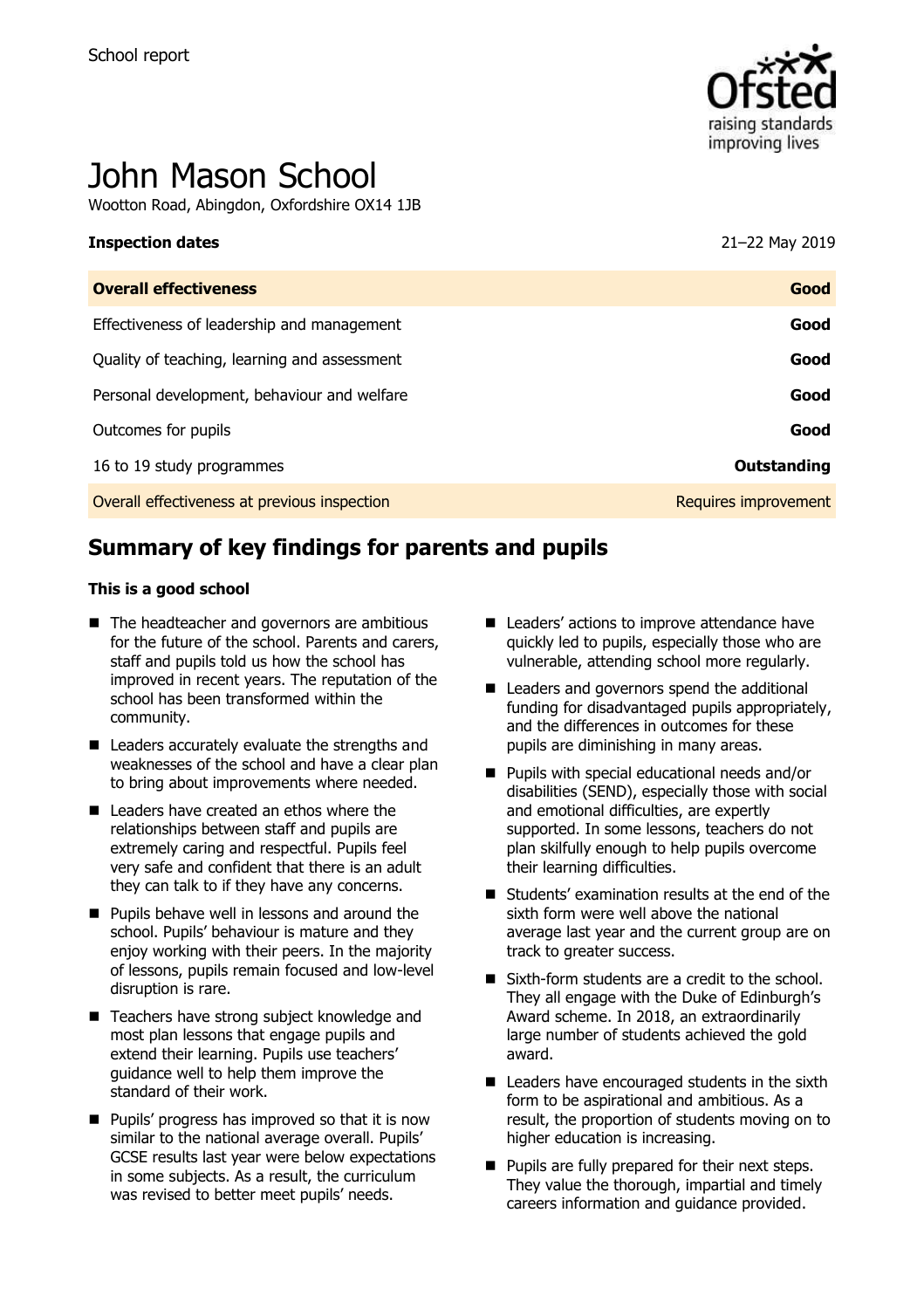

# **Full report**

### **What does the school need to do to improve further?**

- $\blacksquare$  Ensure that the quality of teaching, learning and assessment across the school is consistently strong so that:
	- all pupils with SEND make progress that is similar to others with similar starting points
	- pupils achieve as well in all subjects as they do in those where teaching is strongest
	- the difference in the rates of progress between disadvantaged pupils and others in the school continues to diminish.
- $\blacksquare$  Review the curriculum for pupils in key stage 3 to ensure that it provides pupils with opportunities to fully develop their knowledge, skills and understanding across a wide range of subjects before they choose their GCSE options.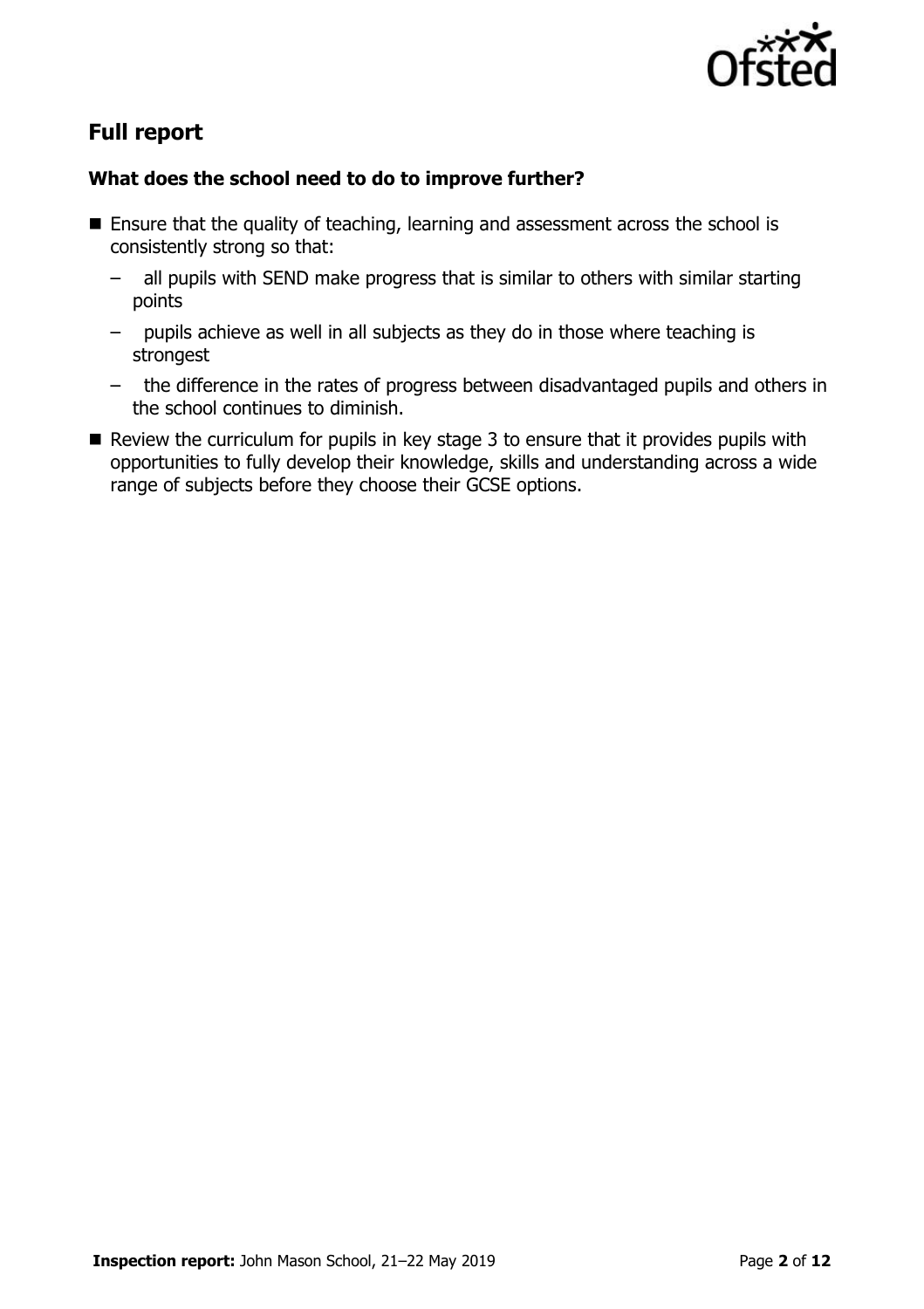

## **Inspection judgements**

#### **Effectiveness of leadership and management Good**

■ The headteacher, ably supported by the leadership team, has worked tirelessly to improve the school since the previous inspection. She has enhanced the school's reputation in the local area and gained the confidence of parents. One parent, typical of many others, commented:

'I really think John Mason is a good school, with excellent leadership and staff who care about the children and are passionate about delivering great education. Overall, I feel that the school is an asset to our community.'

- Staff share leaders' ambitious vision for every child to have access to high-quality learning opportunities which encourage them to become academically successful, happy, resilient, enquiring young people.
- Leaders are knowledgeable about the strengths and weaknesses of the school and have widely researched plans in place to bring about improvements where needed. Leaders are quick to harness the support of trusted professionals and visit other schools to seek good practice. Consequently, changes made are most usually successful. For example, leaders recognised that pupils' progress in English was below their expectations last year. Leaders scrutinised the effectiveness of those responsible, supported leadership and strengthened teaching. As a result, pupils are now making much improved progress.
- Teachers who responded to our survey told us that leaders use professional development to encourage, challenge and support their improvement. Subject leaders routinely measure the effectiveness of their colleagues and provide effective bespoke support when needed. In addition, teachers are willing to share and demonstrate their skills to those who need help or are inexperienced.
- Leaders reviewed the curriculum to ensure that all pupils are given appropriate opportunities to excel from their different starting points. The revised curriculum includes additional opportunities for the most able pupils. A small number of vulnerable pupils follow vocational programmes with alternative providers. Leaders have extended the key stage 4 curriculum to three years, with the intention of deepening pupils' knowledge in chosen subjects. Pupils and teachers are enthusiastic about the opportunity to gain more expertise by spending additional time on fewer subjects. Leaders are about to embark on a thorough review of the curriculum for Years 8 and 9.
- Leaders have given careful thought to where British values, character education, opportunities for leadership, creativity and spiritual, moral, social and cultural development fit into the curriculum, ensuring that the curriculum remains broad and balanced in all years.
- Leaders are now using the additional funding for disadvantaged pupils effectively. Consequently, in the majority of pupils' books, there were no noticeable differences between the standard of work produced by disadvantaged pupils and others. Pupils who join the school in Year 7 with low literacy skills quickly catch up because of the use of valuable interventions that support them well. A continued focus on reading across the school leads to the majority of pupils being confident and fluent readers.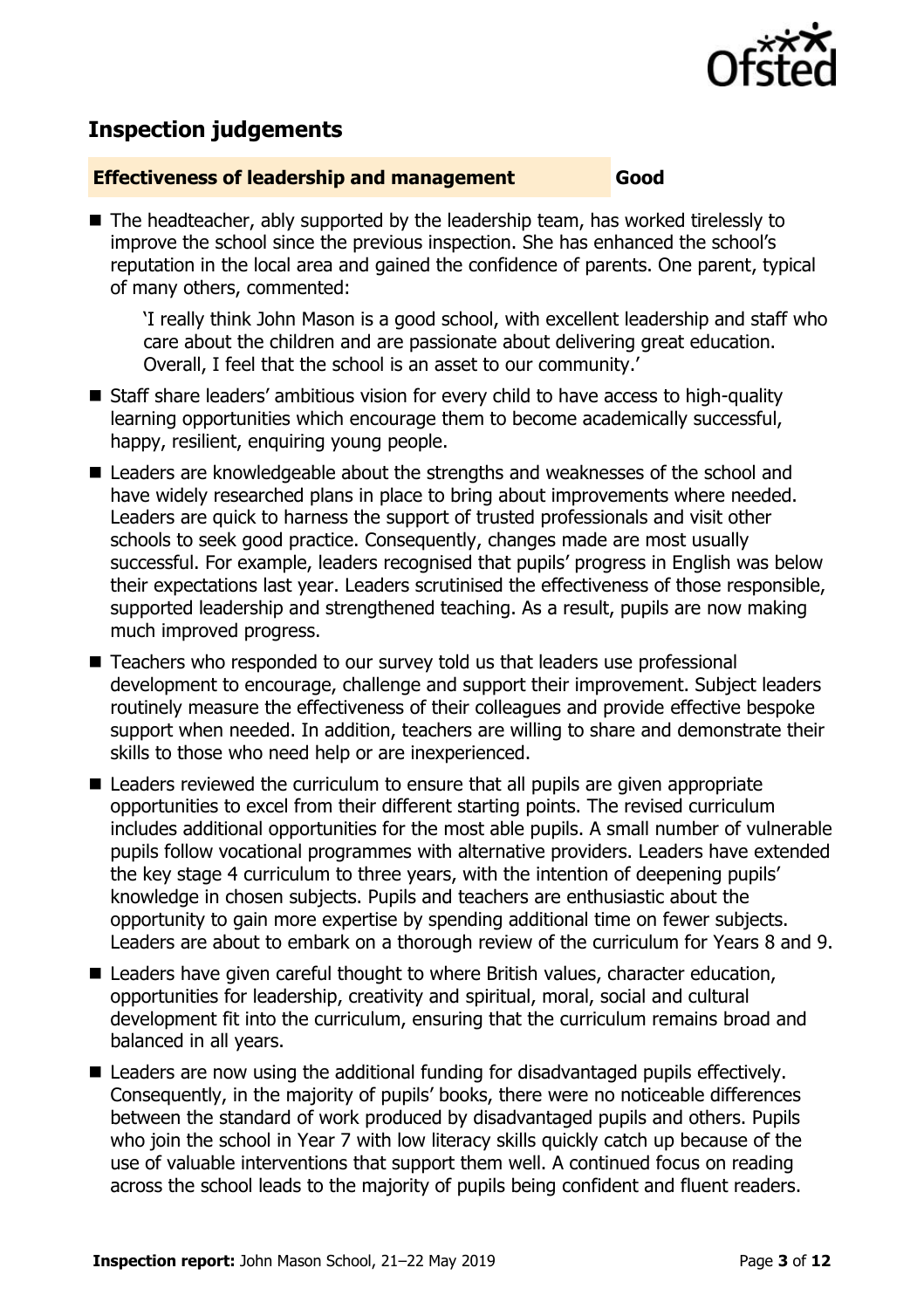

■ Leaders' use of funding for pupils with SEND is targeted to provide specialist help to overcome their difficulties, especially social and/or emotional difficulties. However, teachers' support for pupils' specific learning needs in lessons is inconsistent. Therefore, some pupils with SEND are not making as much progress as others.

#### **Governance of the school**

- Governors bring a wealth of expertise from a variety of professional backgrounds that they use in their delegated roles and responsibilities. Governors' support for leaders has had a positive impact, for example in restructuring staffing and strengthening leadership in modern foreign languages.
- Governors know the school well. They are able to challenge the leaders precisely because of the useful information provided by staff. Governors stringently monitor the budget to ensure that the school operates within its means.
- The trust supports the headteacher well through the deployment of a school improvement partner who regularly reports to the trust's chief executive officer (CEO).
- $\blacksquare$  The relationship between the trust board and the local governing body is developing but there is not yet a clear definition of how the work at both levels is harmonised.

#### **Safeguarding**

- The arrangements for safeguarding are effective. A culture of safeguarding permeates the school. All members of the school's community are committed to keeping pupils safe. Pupils feel safe, and parents are confident that their children are looked after well.
- Leaders are vigilant in checking the records of staff who join the school, and have secure systems in place to validate visitors entering the site. Thorough and up-to-date records are held securely.
- Staff are regularly trained on all aspects of safeguarding, and are frequently briefed when new guidance needs to be implemented or issues arise that need to be shared.
- Staff quickly communicate with parents if there are safeguarding concerns, and work together with external agencies to resolve problems and ease difficult situations for vulnerable pupils.
- **Pupils are taught to keep themselves safe. They told us that there is always an adult** they can talk to if they need help. Underlying pupils' confidence are the excellent relationships between the staff and pupils across the school.

#### **Quality of teaching, learning and assessment Good**

- Teachers foster excellent relationships with their pupils, encouraging mutual respect. Pupils are confident that the majority of teachers will help them to succeed. Pupils have less confidence when they are taught by short-term temporary teachers.
- In lessons where teaching is most effective, teachers clearly explain their expectations of the standard of work pupils should achieve. Teachers ask pupils specific questions, targeting them knowingly at the right level and probing as far as possible to have a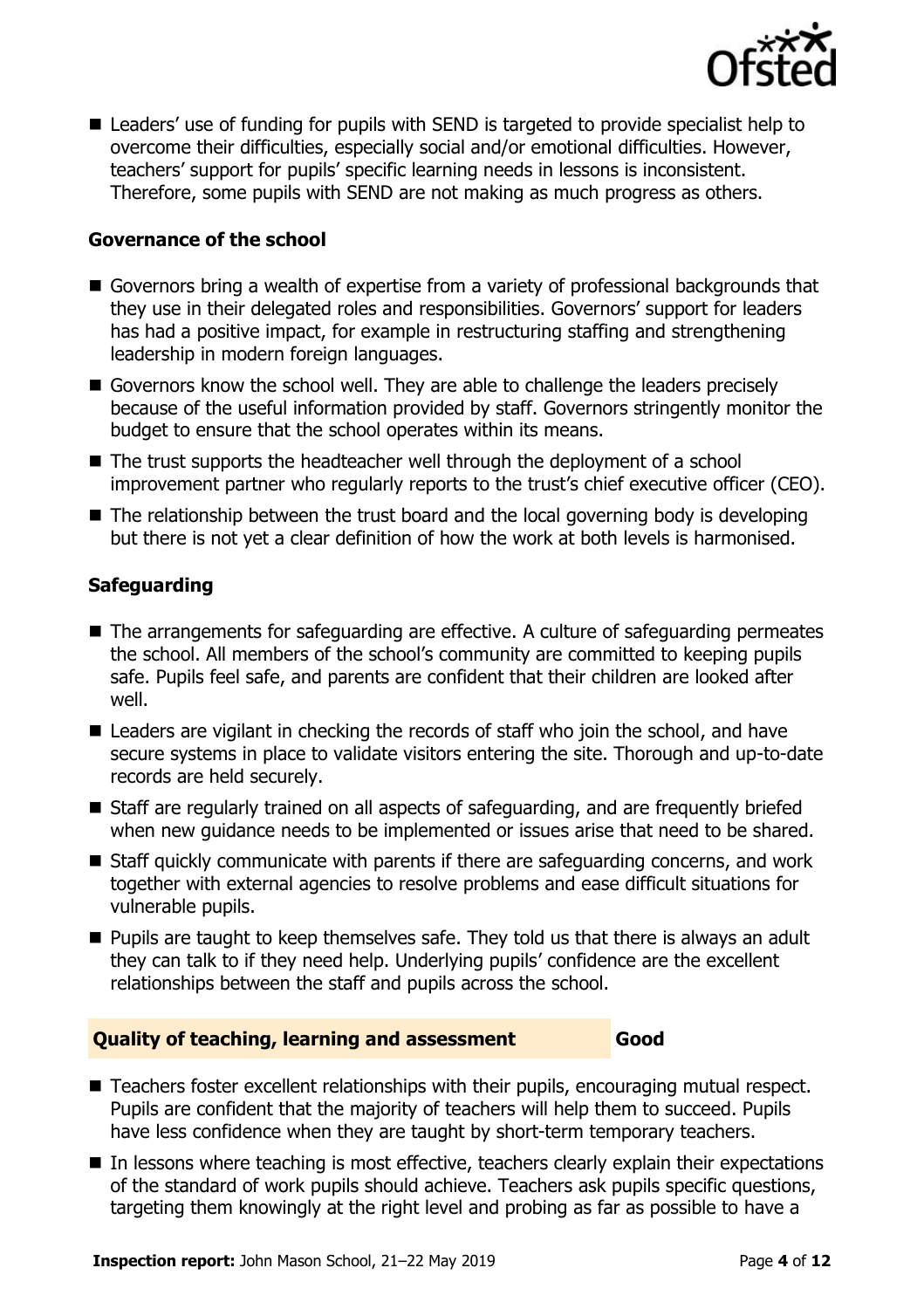

high impact on pupils' learning.

- **Pupils respond well in lessons where the teachers consistently enforce clear routines.** With little exception, teachers engage pupils with challenging activities that keep them focused throughout lessons. Pupils keep neat records of their work that are useful when they are preparing for assessments.
- Teachers understand the structure of examination syllabuses and the assessment objectives of their subject. Teachers skilfully use their knowledge to help pupils in a variety of ways with their preparation for examinations. Teachers use different approaches depending on the needs of the pupils. Most-able pupils are given tools to help them independently find their preferred style of revising, while pupils who need more support practise with the close supervision of their teachers.
- Teachers use their research to risk trying out new approaches to teaching and share their experiences with others, for example in science, mathematics and history. Mostly, pupils enjoy the variation in teaching styles and work with their teachers to refine methodologies that deepen knowledge and understanding.
- Pupils who have low ability and/or those with SEND are supported well by additional adults in some lessons. However, teachers do not consistently use the guidance provided by the special educational needs coordinator (SENCo) to help pupils with SEND make rapid progress. As a result, some pupils with SEND are slow to catch up with their peers.
- Teachers effectively use the school's agreed 'pupil premium pledge' to motivate disadvantaged pupils. As a result, disadvantaged pupils make good progress in most lessons and have positive attitudes to learning.
- Teaching in the creative subjects is exceptionally strong and recognised by pupils and parents. Pupils are proud of their work in art, textiles and three-dimensional design, which is of an exceptionally high standard.

#### **Personal development, behaviour and welfare Good**

#### **Personal development and welfare**

- The school's work to promote pupils' personal development and welfare is good.
- **Pupils from all year groups that we met informally were overwhelmingly positive about** their school. They wear their uniforms with pride and are keen to talk about the lessons they enjoy most. Pupils talk warmly about their teachers and, in particular, the supportive relationships pupils have with their tutors.
- In the main, pupils are confident, self-assured learners but will ask for help when they need it. Most pupils independently access resources, including the school's library, to further their learning. Pupils sometimes seek help in breaktimes or after school if they have not understood the topic in lessons.
- Leaders encourage pupils to become valuable members of their community. Consequently, there are numerous examples of older pupils supporting younger pupils, and pupils volunteering and representing the school on behalf of other organisations, including charities.
- **Pupils relish the many opportunities the school provides to develop their interests and**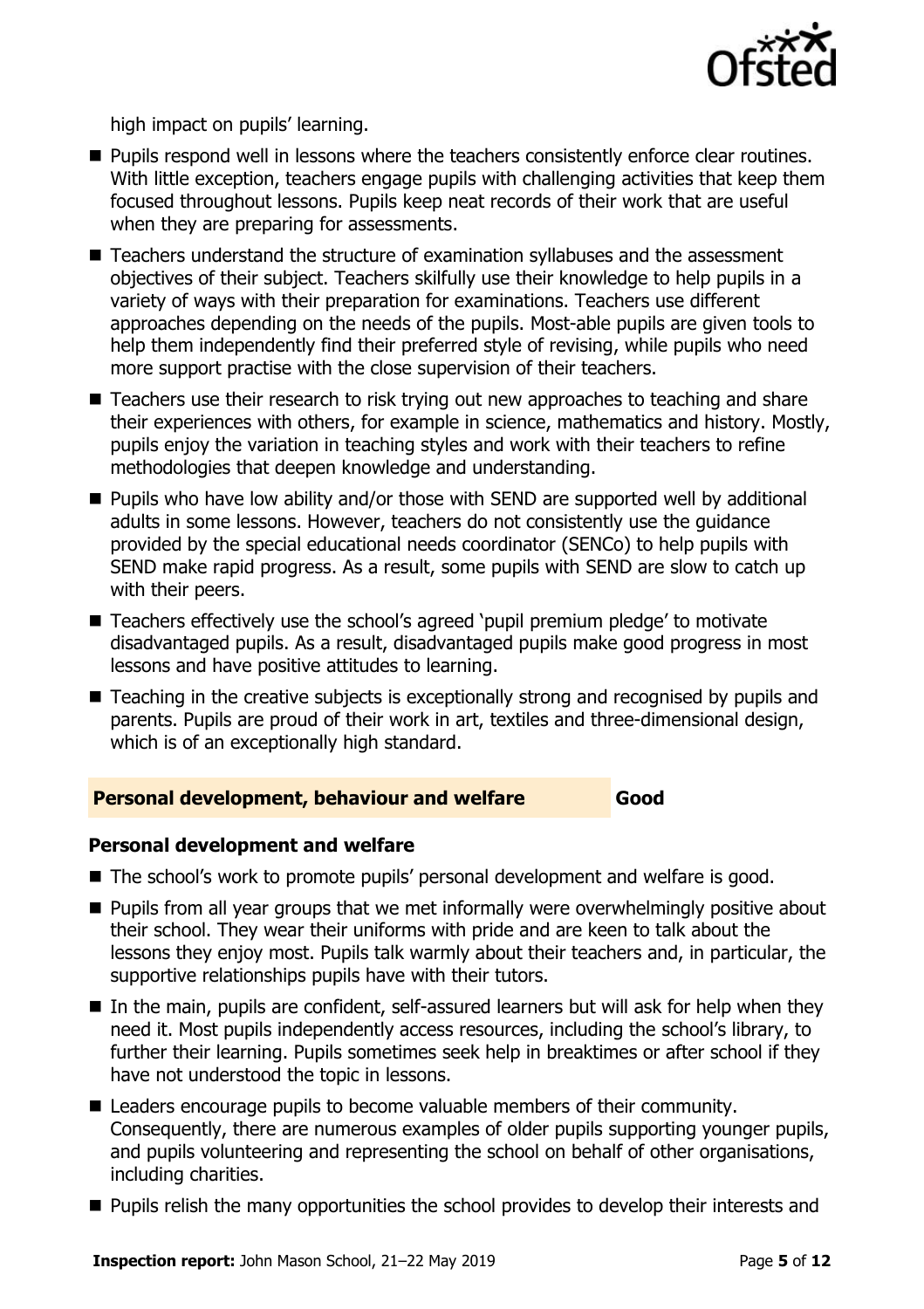

skills. Many pupils participate in the sports and music clubs, as well as other clubs, including the 'games workshop', 'literature and philosophy' and those where pupils can receive support to help them with different subjects. All pupils in Year 8 spend a residential week on a farm. Pupils told us that the experience taught them skills of teamwork, resilience and leadership.

- Leaders provide a strong structure of support for helping pupils with social and emotional or mental health difficulties. Vulnerable pupils are happy to talk to adults if they have difficulties, confident that they will be supported in school or signposted to more specific help.
- $\blacksquare$  Pupils know how to keep themselves safe, including when online. Through the programme of character education, teachers ensure that pupils are aware of the risks and potential dangers in wider society.
- A very small number of pupils receive some aspects of their education off-site, including at a local pupil referral unit, the local further education college and a vocational provider. Staff liaise closely with the providers to ensure that pupils are safe, attending regularly and making appropriate progress in their learning.

#### **Behaviour**

- $\blacksquare$  The behaviour of pupils is good.
- **Pupils conduct themselves well around school and in lessons, contributing to the** school's calm and orderly atmosphere. At social times, pupils behave maturely, congregating in small groups and enjoying one another's company. In most lessons, pupils remain focused on learning, and low-level disruption is rare.
- The minority of pupils who have difficulties in managing their own behaviour are appropriately supported. Consequently, incidents such as bullying and verbal and physical abuse are unusual.
- Leaders have driven the school's ethos and values to reduce the number of fixed-term exclusions year on year. Pastoral leaders reinforce appropriate behaviour with praise, encourage a sense of belonging and provide opportunities for pupils to develop and practise leadership skills.
- Overall attendance is in line with the national average and is improving. Leaders and governors are aware that disadvantaged pupils and pupils with SEND have contributed disproportionately to absence levels in the past. Leaders have appropriately focused resources on improving attendance and, while there are still some gaps, staff are not complacent. Staff are quick to identify vulnerable pupils who are becoming too frequently absent and work with them to ensure that they attend more regularly.

#### **Outcomes for pupils Good**

■ Overall, pupils' outcomes at the end of Year 11 have slightly improved over the past couple of years. There has been some variation across subjects because of historic difficulties in recruiting high-quality staff, for example in modern foreign languages. However, leaders have worked hard to improve teaching and, for the majority of pupils, in most subjects, progress is accelerating.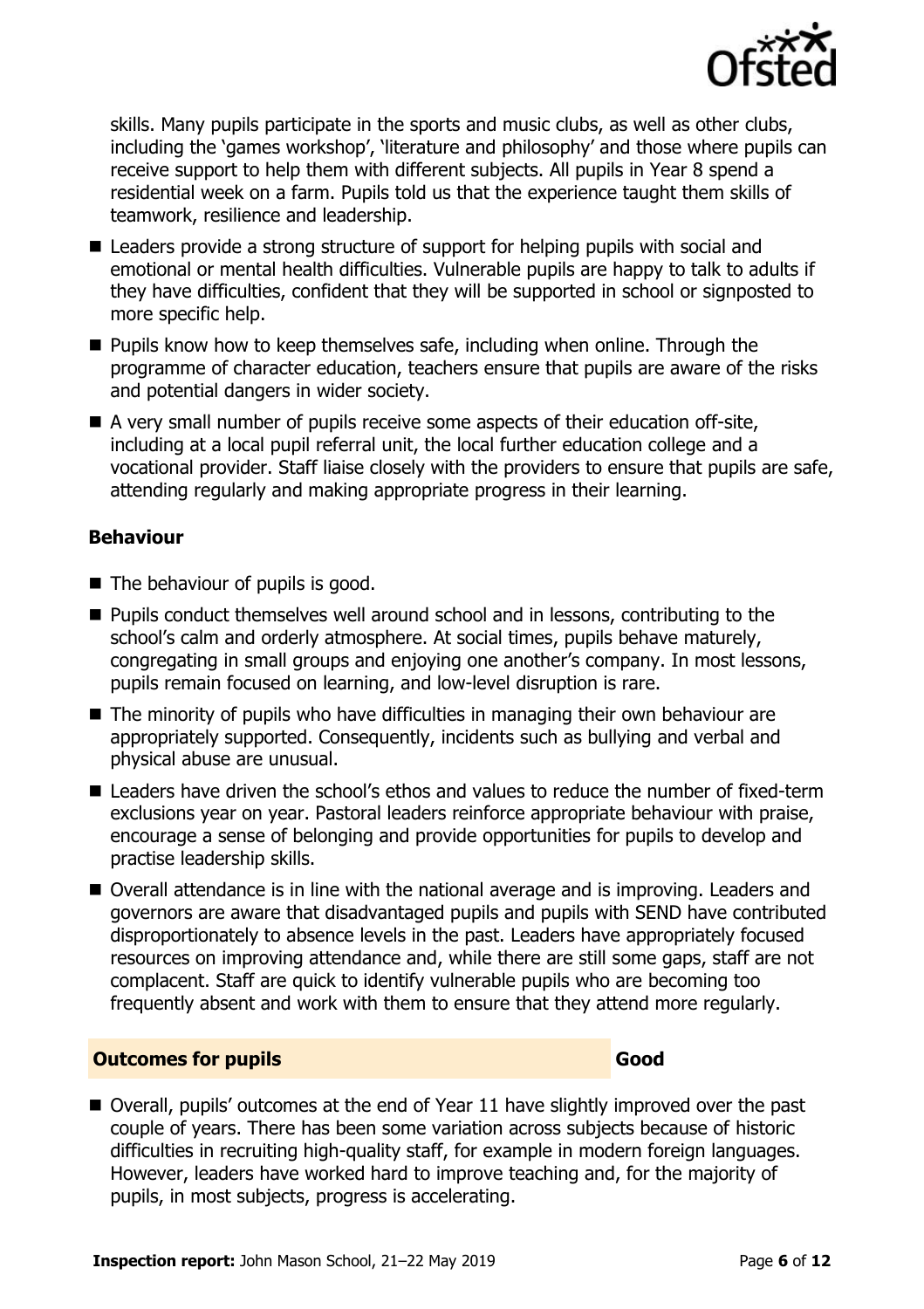

- **Pupils are currently making stronger progress in key stage 4 than they are in key stage** 3. However, there are some subjects and lessons in which the younger pupils make very good progress, including English, mathematics, German, creative subjects and physical education.
- Disadvantaged pupils are making good progress because of a school-wide determination to support the pupils in lessons and provide them with suitable additional activities. Consequently, disadvantaged pupils' attendance and engagement have improved. The standard of disadvantaged pupils' work in books is not distinguishable from that of other pupils with the same starting points.
- $\blacksquare$  Teachers have raised the expectations of most-able pupils in key stage 3 by engaging them in aspirational activities known as 'the symposium', for which pupils are invited to apply. Successful pupils work with academics, people from industry, writers, philosophers and teachers, depending on their choice of subject. Pupils present a dissertation based on their learning to staff and students at the University of Oxford. Leaders and teachers attribute the improvement in pupils' progress by the end of Year 11 to their involvement in this.
- Teachers' engagement with the symposium has also raised their expectations of mostable pupils in key stage 3. Pupils' work in some subjects is of a very high standard, and has challenged pupils in lessons and beyond the classroom.
- Teaching support assistants, as well as some teachers, support pupils with SEND well and the pupils are making good progress. Very effective practice exists in some subjects but practice is insecure in others. Therefore, the progress of some pupils with SEND is not as strong as that of others. Leaders are strengthening the role of the SENCo to monitor more closely the quality of teaching for pupils with SEND.
- Careers information and guidance are a strength of the school. Pupils receive highly effective and impartial advice in small groups, and individually if needed. Further support is provided for vulnerable pupils. Pupils were keen to tell us how the support helped them to make the right decisions at each stage when choices were available.

#### **16 to 19 study programmes CONSTANDING CONSTANDING CONSTANDING CONSTANDING CONSTANDING CONSTANDING CONSTANDING CONSTANDING CONSTANDING CONSTANDING CONSTANDING CONSTANDING CONSTANDING CONSTANDING CONSTANDING CONSTANDING C**

- Leaders ensure that the provision in the sixth form meets the requirements of the 16 to 19 study programme by working in a consortium with a local secondary school and a college of further education. A wide range of subjects is available. Currently, all courses offered at this school are at A level.
- Leaders have high expectations for the students. Staff and students share an agenda for 'pursuing excellence'. Students make excellent progress in the sixth form, and examination results at the end of the sixth form in 2018 were in the top 20% in the country. The standard of work produced by current students suggests that the results will be at least as good this year.
- $\blacksquare$  Teachers adapt their teaching effectively so that it suits the needs of students very well. In lessons, teachers and students engage in mature conversations with challenging, high-level questions and answers. Inspectors' observations in lessons found students highly motivated when, for example, they were presented with complex texts in sociology and abstract questions in physics.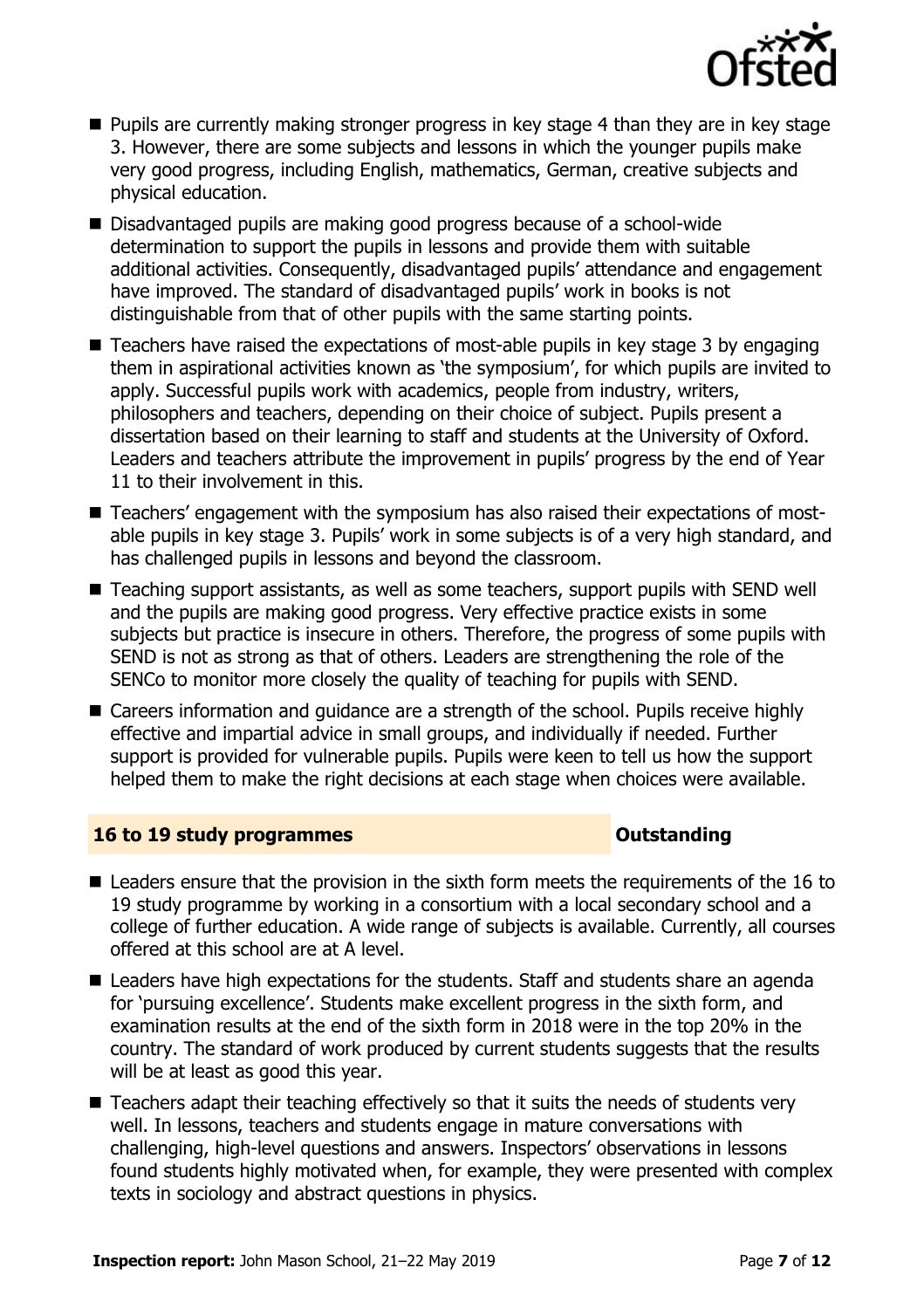

- Students are confident, articulate learners. They conduct themselves well and are grateful to their teachers for their support. Students know how well they are doing as, following assessments and teachers' feedback, students use examination specifications to create plans to improve their work further. Plans are regularly discussed with tutors and subject teachers to check that students are on track to meet their expected grades.
- Students are excellent role models for the younger pupils in the school. All students are linked to tutor groups in key stage 3. Many students volunteer to support younger pupils by mentoring or by helping weak Year 7 readers. A group of Year 12 students are participating in mental health training to be able to support pupils in Years 7 and 8.
- Students are very positive about the quality of enrichment activities that enhance their study programmes. All students continue to participate the Duke of Edinburgh's Award scheme and, in 2018, 47 of the 53 students achieved the award at the gold level. This year, 58 are close to achieving the gold standard. The majority of students have firm plans for a work placement to take place before the end of the term.
- Leaders provide a thorough programme of careers information and guidance that is much appreciated by the students. Students have opportunities to hear about different progression routes from current participants, visit universities and receive individual support when making applications. Students who need specialist help have the opportunity to have individual meetings with a careers expert.
- Students' retention on programmes is high. Only two students who started the sixth form in 2017 have not continued to complete their courses.
- The latest destination data presents a strong and improving picture, with all students going on to appropriate education, employment or training. More than three quarters of students go on to study at higher education institutions, with most of the rest taking up apprenticeships or art foundation courses. Most students who are planning to take a gap year have plans for higher education afterwards.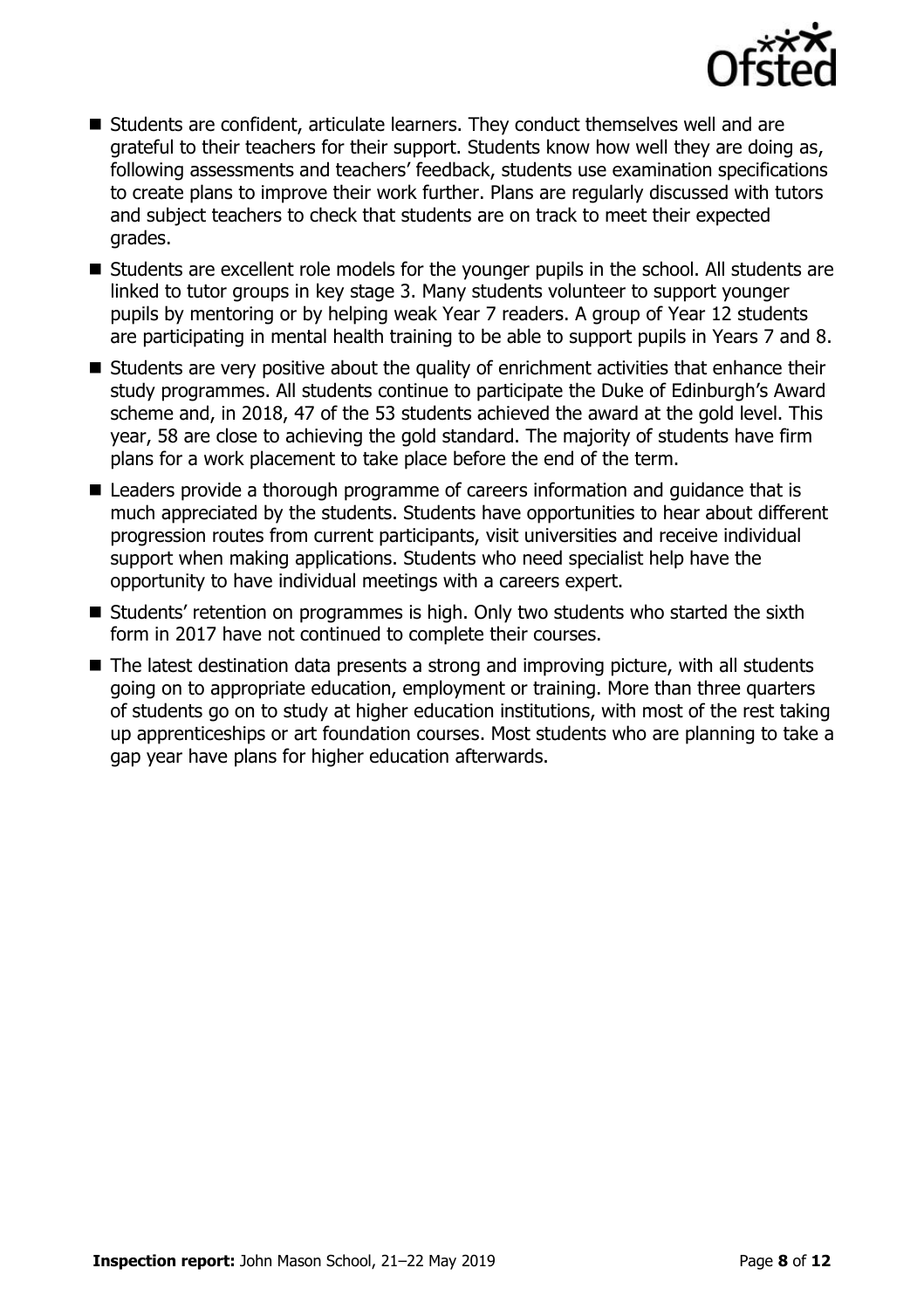

# **School details**

| Unique reference number | 140580      |
|-------------------------|-------------|
| Local authority         | Oxfordshire |
| Inspection number       | 10088168    |

This inspection of the school was carried out under section 5 of the Education Act 2005.

| Type of school                                           | Secondary comprehensive           |
|----------------------------------------------------------|-----------------------------------|
| School category                                          | Academy converter                 |
| Age range of pupils                                      | 11 to 18                          |
| Gender of pupils                                         | Mixed                             |
| Gender of pupils in 16 to 19 study<br>programmes         | Mixed                             |
| Number of pupils on the school roll                      | 971                               |
| Of which, number on roll in 16 to 19 study<br>programmes | 140                               |
| Appropriate authority                                    | Board of trustees                 |
| Chair                                                    | <b>Barry Graham</b>               |
| <b>Headteacher</b>                                       | Sarah Brinkley                    |
| Telephone number                                         | 01235 524 664                     |
| Website                                                  | www.johnmason.oxon.sch.uk         |
| Email address                                            | office.4126@johnmason.oxon.sch.uk |
| Date of previous inspection                              | 31 January 2017                   |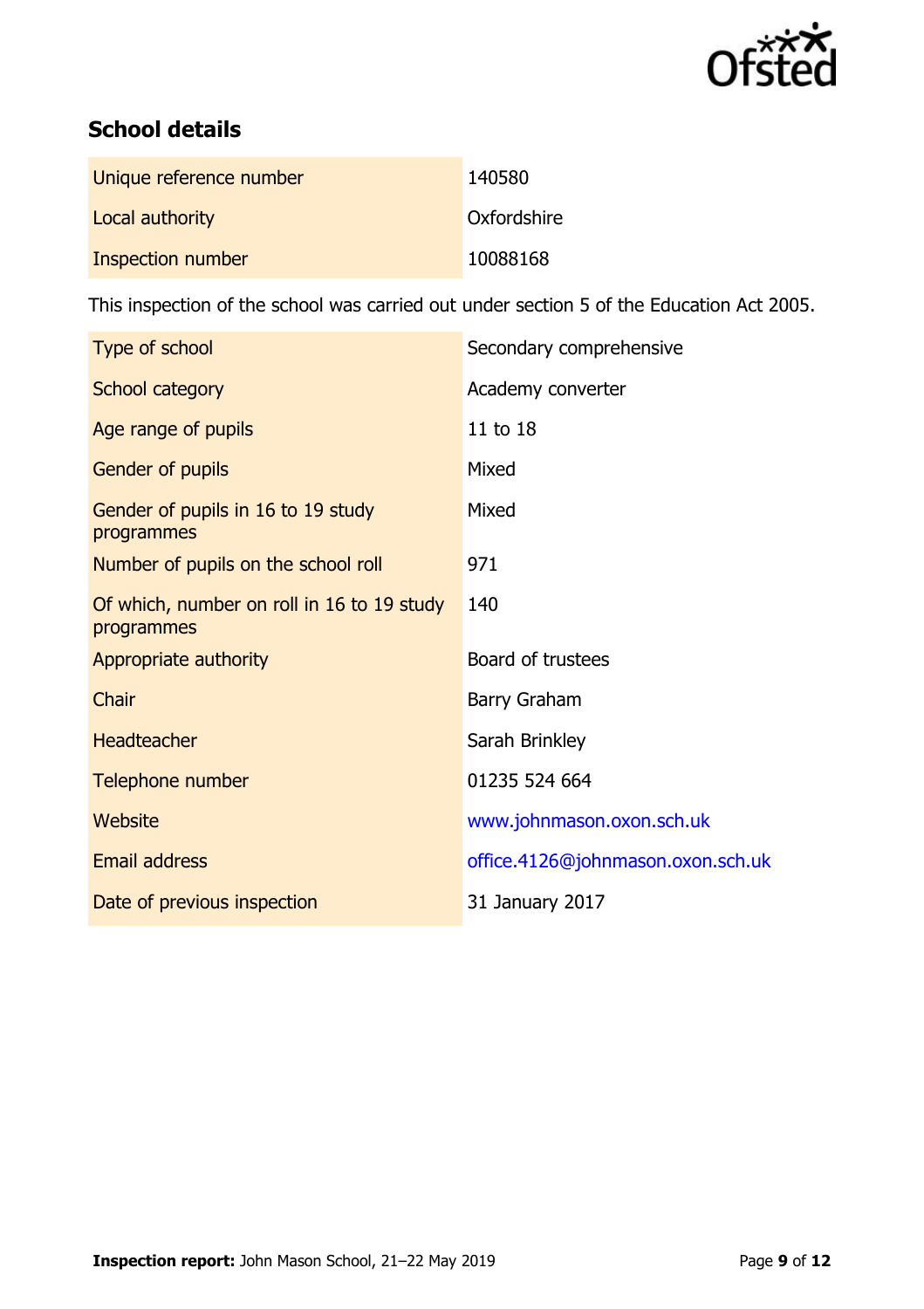

#### **Information about this school**

- The school joined with another local secondary school and a primary school in 2018 to form a multi-academy trust, the Abingdon Learning Trust.
- Governance is provided by the board of trustees, which delegates some of its responsibilities to the local board.
- Sixth-form provision contributes to a consortium, the Abingdon Consortium for Education.
- $\blacksquare$  A very small number of pupils attend one of three alternative providers  $-$  Orchard Pupil Referral Unit, Abingdon College of Further Education and TRAX – for all or part of the week.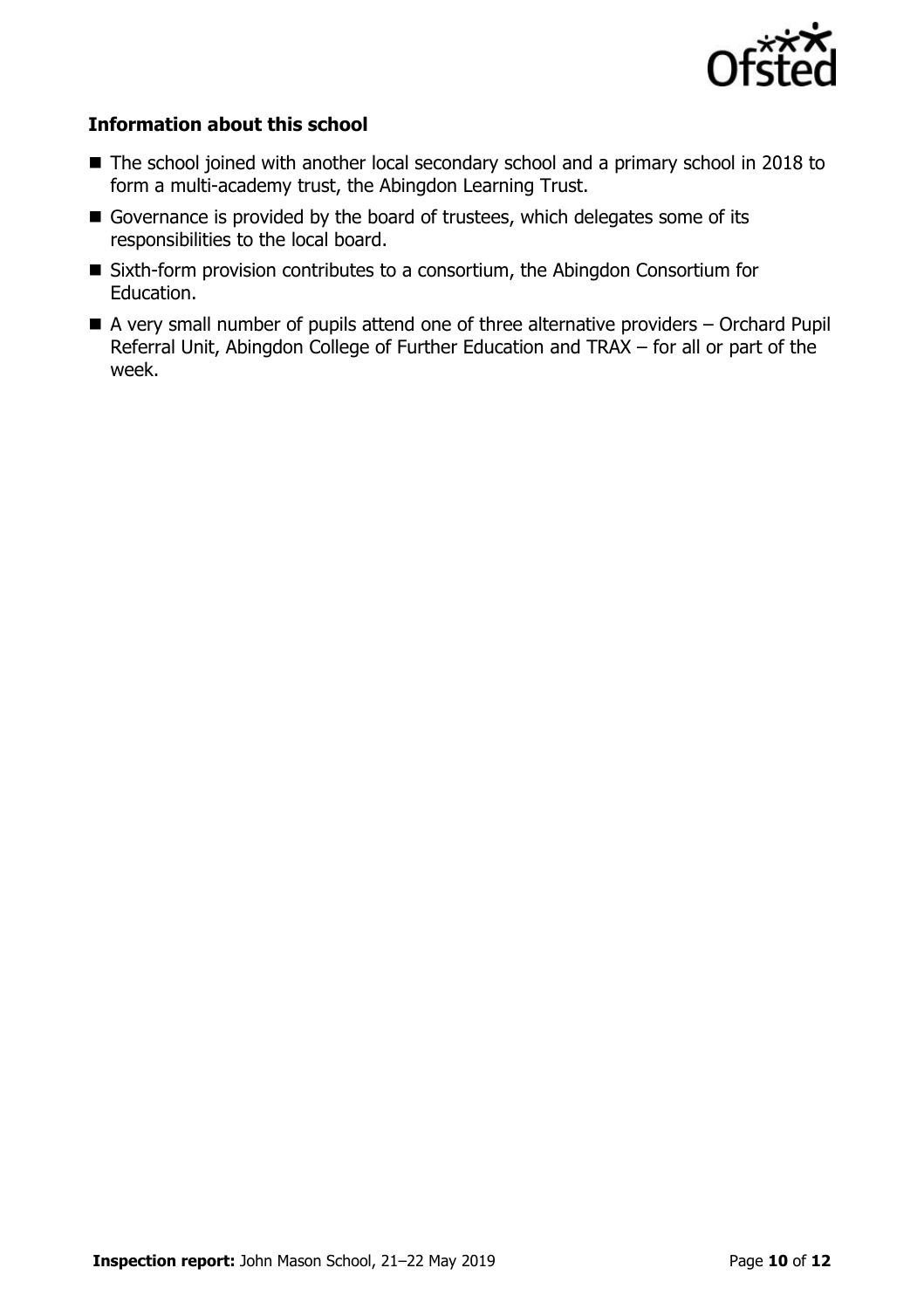

# **Information about this inspection**

- Inspectors visited 53 lessons and attended eight tutor periods. Almost all visits were carried out jointly with school leaders.
- Meetings were held with leaders responsible for various aspects of the school's work, including safeguarding, teaching and learning, the curriculum, behaviour and attendance, and careers.
- **Inspectors also met with leaders responsible for the progress of pupils with SEND,** disadvantaged pupils and those in Year 7 who need additional help to catch up.
- The lead inspector held discussions with the headteacher, as well as with the chair and representatives of the local board and the CEO of the Abingdon Learning Trust.
- $\blacksquare$  The views of staff were taken into account by holding meetings with different groups, including middle leaders, experienced teachers, newly qualified teachers and support staff, and by analysing the 67 responses to Ofsted's staff survey.
- The views of pupils were taken into account through informal conversations and formal meetings.
- Inspectors reviewed the 147 responses and 145 written comments to Ofsted's online survey, Parent View.
- Inspectors scrutinised a sample of pupils' work and reviewed a range of documents made available by the school, including leaders' self-evaluation and the school improvement plan.
- Telephone conversations were held with representatives of the alternative providers.
- Inspectors reviewed safeguarding procedures at the school by scrutinising documents, examining staff recruitment practices and meeting two of the school's designated safeguarding leads.

#### **Inspection team**

| Karen Roche, lead inspector | Ofsted Inspector |
|-----------------------------|------------------|
| <b>Mary Davies</b>          | Ofsted Inspector |
| <b>Patrick Harty</b>        | Ofsted Inspector |
| <b>Charlotte Wilson</b>     | Ofsted Inspector |